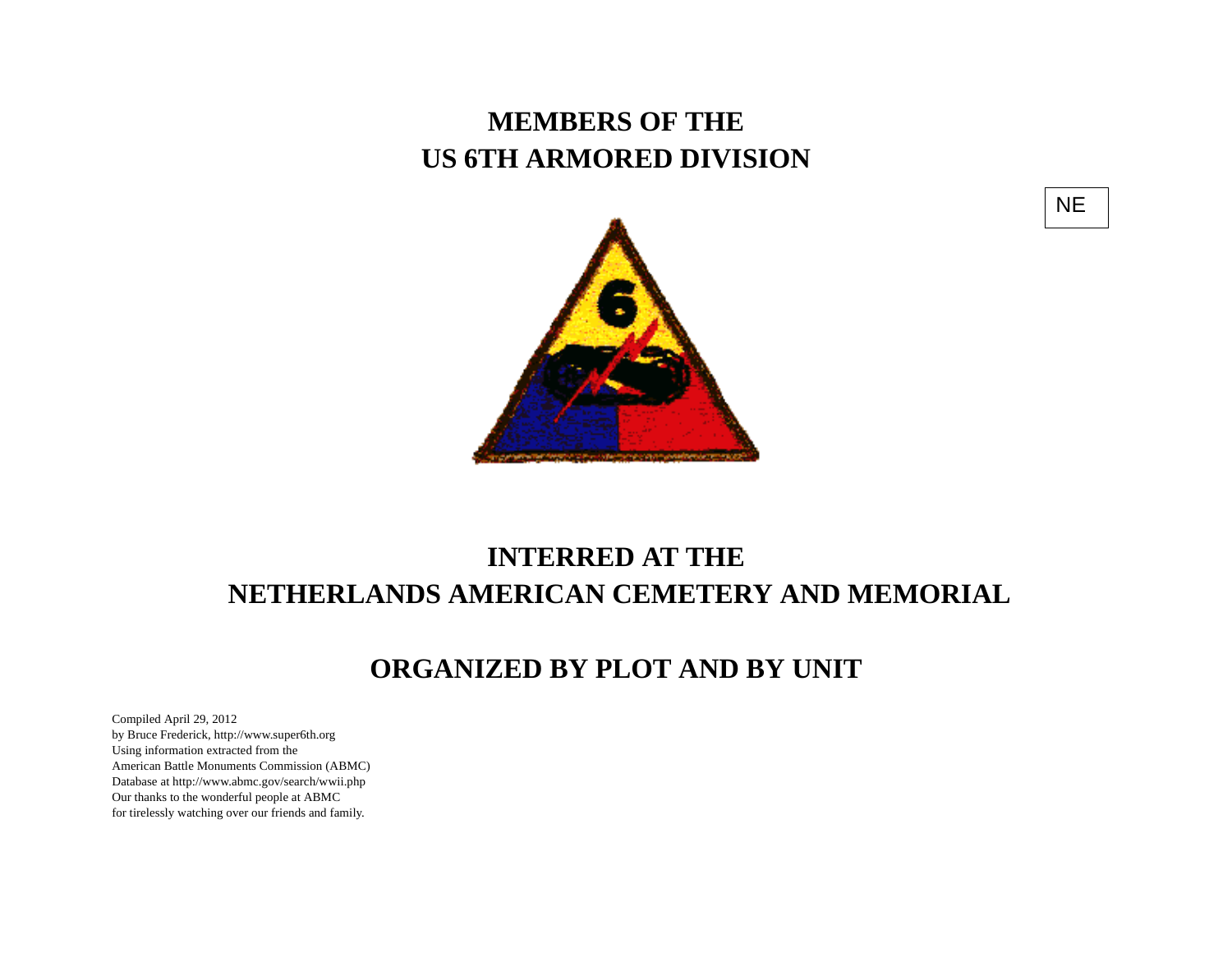| <b>Name</b>                                     | <b>Unit</b>     | <b>Rank</b>      | <b>Ser No</b> | <b>State</b> | Date of<br><b>Death</b> | <b>Plot</b>  | <b>Row</b>     | Grave          | <b>Cem</b> |
|-------------------------------------------------|-----------------|------------------|---------------|--------------|-------------------------|--------------|----------------|----------------|------------|
|                                                 |                 |                  |               |              |                         |              |                |                |            |
| <b>WALLS OF THE</b><br><b>MISSING</b>           |                 |                  |               |              |                         |              |                |                |            |
| No Sixers appear on the<br>Walls of the Missing |                 |                  |               |              |                         |              |                |                |            |
| <b>PLOT: A</b>                                  |                 |                  |               |              |                         |              |                |                |            |
| <b>MOCKLER ROBERT E</b>                         | 25 ENGR         | <b>PVT</b>       | 16135987      | IL           | $13$ -Apr-45            | $\mathbf{A}$ | $\overline{c}$ | 12             | <b>NE</b>  |
| <b>RUTTER JOHN R</b>                            | 44 AIB          | <b>SSGT</b>      | 35601235      | <b>OH</b>    | 14-Apr-45               | A            | 6              | 28             | <b>NE</b>  |
| <b>HOLLIDAY DANIEL D JR</b>                     | 44 AIB          | <b>SSGT</b>      | 20459094      | LA           | $15$ -Apr-45            | A            | 6              | 29             | NE         |
| <b>FERRERA JAMES A**</b>                        | <b>83 FA BN</b> | <b>CPL</b>       | 31059755      | MA           | $21-Nov-44$             | $\mathbf{A}$ | 19             | 23             | NE         |
| <b>PLOT: B</b>                                  |                 |                  |               |              |                         |              |                |                |            |
| <b>KERNAN THOMAS M</b>                          | 68 TANK         | TEC <sub>4</sub> | 32028988      | <b>NY</b>    | $12-Apr-45$             | B            | $\overline{c}$ | $\mathbf{3}$   | <b>NE</b>  |
| <b>WYNNE ROBERT V</b>                           | 44 AIB          | <b>PFC</b>       | 18233174      | <b>TX</b>    | $4-Apr-45$              | B            | $\overline{2}$ | 6              | <b>NE</b>  |
| <b>COX JAMES B</b>                              | 603 TD          | TEC <sub>4</sub> | 35357849      | IN           | $13-Apr-45$             | $\, {\bf B}$ | $\overline{c}$ | 24             | <b>NE</b>  |
| HERBEL FRANKLIN A                               | 777 AAA         | <b>CPL</b>       | 37666028      | IA           | 30-Apr-45               | B            | $\overline{4}$ | 8              | <b>NE</b>  |
| <b>MORRIS RICHARD E</b>                         | 9TH AIB         | <b>SGT</b>       | 39051527      | CA           | $16$ -Apr-45            | B            | 5              | 1              | <b>NE</b>  |
| <b>FICK WALTER R</b>                            | 603 TD          | 2LT              | O1999995      | MN           | 8-Apr-45                | B            | $\,8\,$        | 30             | $\rm NE$   |
| <b>KAHLER GEORGE J</b>                          | <b>86 RCN</b>   | TEC <sub>5</sub> | 35568757      | IN           | 18-Apr-45               | B            | 9              | 20             | NE         |
| <b>SWEENEY HARRY O</b>                          | 50 AIB          | <b>PVT</b>       | 34937936      | <b>TN</b>    | $3-Apr-45$              | $\mathbf{B}$ | 12             | $\overline{3}$ | NE         |
| <b>BURNS ROBERT W</b>                           | 44 AIB          | TEC <sub>4</sub> | 37016093      | MO           | $12-Apr-45$             | $\mathbf B$  | 12             | 17             | <b>NE</b>  |
| <b>SMITH PHILLIP</b>                            | 69 TANK         | <b>PFC</b>       | 35351556      | IN           | 20-Apr-45               | B            | 20             | 29             | <b>NE</b>  |

## **Table 1: 6th Armored Division Graves at Netherlands by Plot**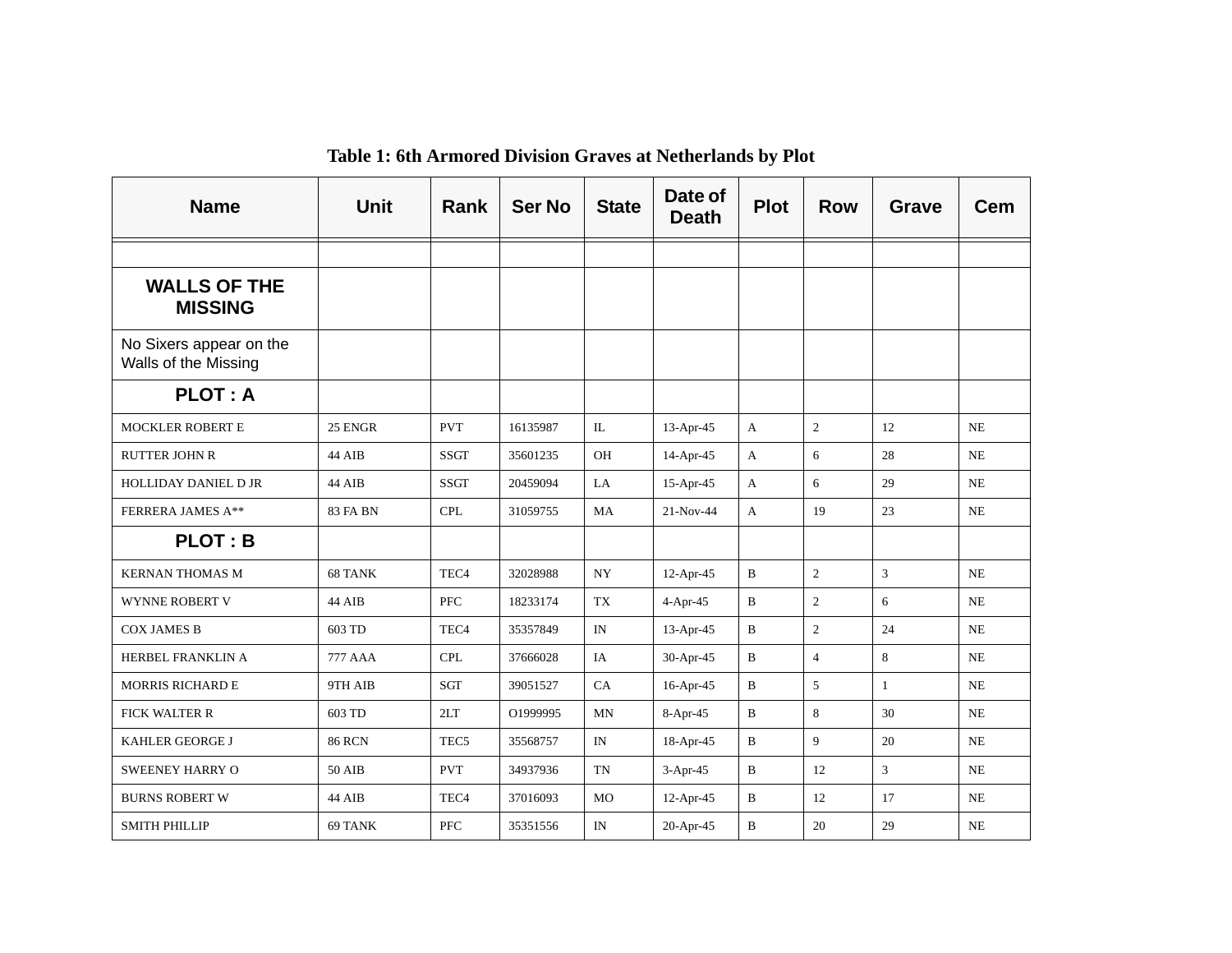| <b>Name</b>                         | <b>Unit</b>      | <b>Rank</b>      | <b>Ser No</b> | <b>State</b>   | Date of<br><b>Death</b> | <b>Plot</b> | <b>Row</b>     | Grave | Cem       |
|-------------------------------------|------------------|------------------|---------------|----------------|-------------------------|-------------|----------------|-------|-----------|
| <b>PLOT: C</b>                      |                  |                  |               |                |                         |             |                |       |           |
| YADLOSKY WALTER                     | 68 TANK          | <b>SSGT</b>      | 33013806      | PA             | $2-Apr-45$              | ${\bf C}$   | 12             | 25    | NE        |
| <b>BRODBECK ALVIN A</b>             | 44 AIB           | PFC              | 35815523      | KY             | 13-Apr-45               | ${\bf C}$   | 18             | 5     | $\rm NE$  |
| <b>PLOT: D</b>                      |                  |                  |               |                |                         |             |                |       |           |
| <b>STARK GEORGE E</b>               | 68 TANK          | <b>PVT</b>       | 36948933      | IL             | 14-Apr-45               | ${\bf D}$   | 11             | 31    | NE        |
| <b>PLOT: E</b>                      |                  |                  |               |                |                         |             |                |       |           |
| <b>KNUTSON GEORGE R</b>             | <b>128 FA BN</b> | <b>PFC</b>       | 39616565      | <b>MT</b>      | $5-Apr-45$              | $\mathbf E$ | 19             | 26    | NE        |
| <b>BONDS JIM D</b>                  | <b>128 FA BN</b> | PFC              | 34266812      | GA             | 5-Apr-45                | $\mathbf E$ | 20             | 12    | $\rm NE$  |
| <b>PLOT: F</b>                      |                  |                  |               |                |                         |             |                |       |           |
| <b>HALE LUTHER D</b>                | MP PLAT          | <b>PFC</b>       | 38403658      | OK             | $22-Jun-45$             | $\rm F$     | 17             | 21    | <b>NE</b> |
| <b>PLOT: G</b>                      |                  |                  |               |                |                         |             |                |       |           |
| No Sixers are interred in<br>Plot G |                  |                  |               |                |                         |             |                |       |           |
| <b>PLOT: H</b>                      |                  |                  |               |                |                         |             |                |       |           |
| WESTLUND VERNON W                   | 777 AAA          | TEC <sub>5</sub> | 37555671      | MI             | 16-Apr-45               | H           | $\overline{4}$ | 11    | NE        |
| HOLBERT PAUL M                      | <b>86 RCN</b>    | PFC              | 35072633      | OH             | $1-Apr-45$              | H           | $5\,$          | 21    | $\rm NE$  |
| <b>BUSBY WILLIAM G</b>              | 68 TANK          | <b>PVT</b>       | 34979043      | <b>GA</b>      | 31-Mar-45               | H           | 9              | 16    | NE        |
| METROZ LEE M                        | 603 TD           | <b>SGT</b>       | 38083351      | $_{\rm CO}$    | 8-Apr-45                | $\,$ H      | 12             | 20    | $\rm NE$  |
| O'LEARY ARTHUR P JR                 | 9TH AIB          | <b>PFC</b>       | 36736198      | IL             | $1-Apr-45$              | H           | 13             | 6     | <b>NE</b> |
| <b>CARRIKER THOMAS O</b>            | 68 TANK          | <b>PVT</b>       | 38562250      | TX             | 30-Mar-45               | H           | 13             | 9     | <b>NE</b> |
| <b>ROSE CHARLEY T</b>               | 44 AIB           | <b>PFC</b>       | 37748534      | M <sub>O</sub> | 8-Apr-45                | H           | 15             | 16    | <b>NE</b> |

**Table 1: 6th Armored Division Graves at Netherlands by Plot**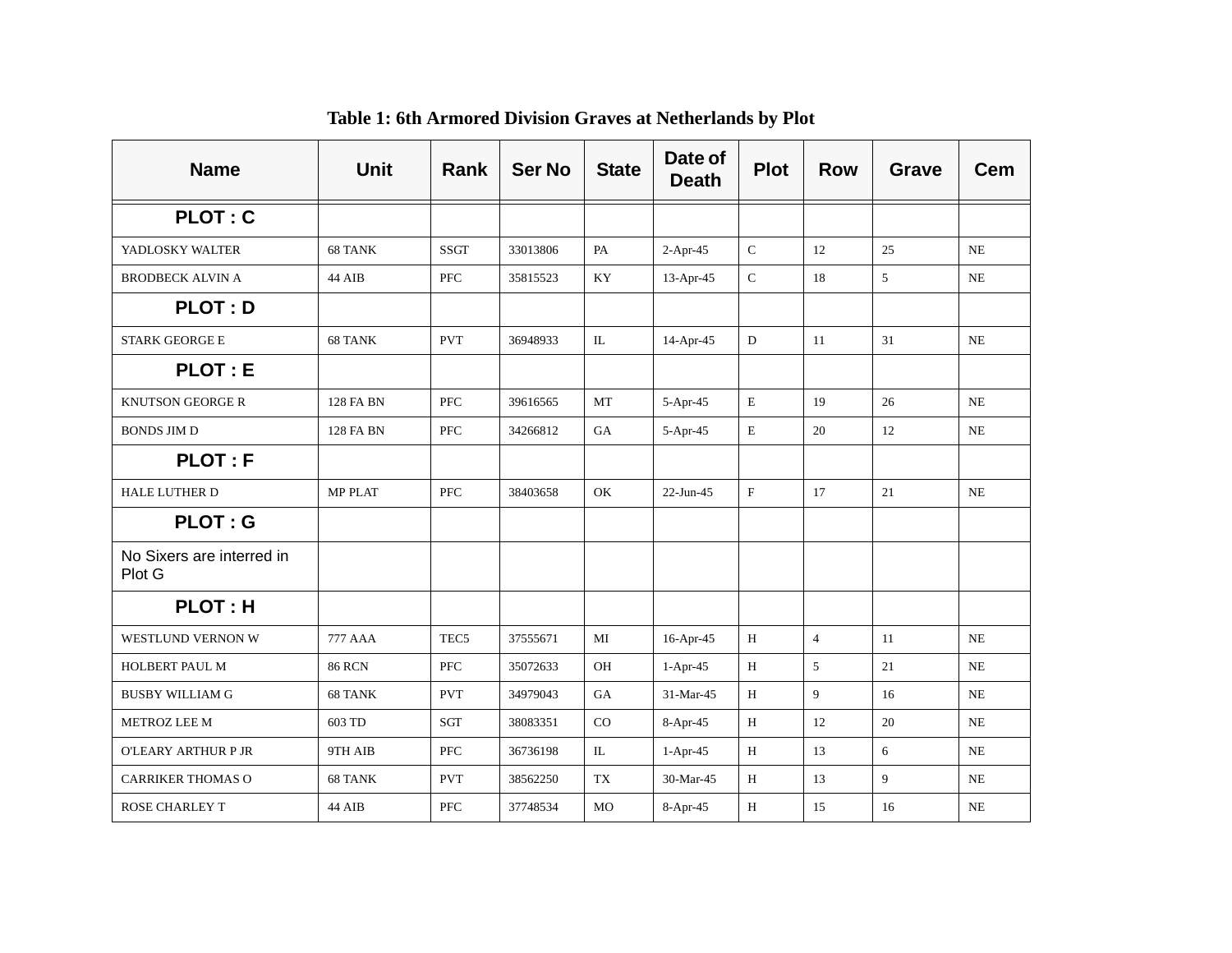| <b>Name</b>                         | <b>Unit</b>   | Rank             | <b>Ser No</b> | <b>State</b> | Date of<br><b>Death</b> | <b>Plot</b>  | <b>Row</b>     | Grave        | <b>Cem</b> |
|-------------------------------------|---------------|------------------|---------------|--------------|-------------------------|--------------|----------------|--------------|------------|
| PLOT: I                             |               |                  |               |              |                         |              |                |              |            |
| <b>WESTVOLD ALFRED E</b>            | <b>86 RCN</b> | TEC <sub>5</sub> | 37681373      | IA           | 7-Apr-45                | $\bf{I}$     | $\overline{4}$ | 17           | NE         |
| <b>GOODMAN RATHEL R</b>             | 44 AIB        | <b>SSGT</b>      | 34256144      | NC           | 8-Apr-45                | $\mathbf I$  | 19             | 18           | NE         |
| PLOT: J                             |               |                  |               |              |                         |              |                |              |            |
| <b>GAMMANS RICHARD G</b>            | 44 AIB        | <b>PFC</b>       | 35905132      | IN           | $1-Apr-45$              | J            | $\mathfrak{Z}$ | 18           | NE         |
| <b>BINDRIM EDWARD G</b>             | 15 TANK       | PFC              | 33716237      | PA           | 30-Mar-45               | J            | $\overline{7}$ | 19           | NE         |
| HILL CARL MC DONALD                 | 25 ENGR       | TEC <sub>5</sub> | 32651450      | <b>NY</b>    | $15-Apr-45$             | J            | 17             | $\mathbf{1}$ | NE         |
| ZIETZ ERWIN H                       | <b>86 RCN</b> | TEC <sub>4</sub> | 36221057      | WI           | 7-Apr-45                | J            | 20             | 19           | NE         |
| <b>PLOT: K</b>                      |               |                  |               |              |                         |              |                |              |            |
| KURTZ ALBERT L III                  | 15 TANK       | 2LT              | O-557354      | $\rm IL$     | 12-Apr-45               | $\mathbf K$  | 21             | 8            | NE         |
| <b>PLOT: L</b>                      |               |                  |               |              |                         |              |                |              |            |
| <b>ROTH FRANK E JR</b>              | 44 AIB        | <b>CAPT</b>      | O-407679      | NE           | 7-Apr-45                | $\mathbf L$  | 10             | 18           | NE         |
| <b>HILL ROY A</b>                   | 44 AIB        | TEC <sub>4</sub> | 31015234      | MA           | $1-Apr-45$              | $\mathbf L$  | 10             | 21           | <b>NE</b>  |
| <b>WILSON GERALD A</b>              | 9TH AIB       | <b>PFC</b>       | 42119289      | <b>NY</b>    | $12-Apr-45$             | $\mathbf{L}$ | 11             | 17           | NE         |
| WOLOCH JOHN                         | 44 AIB        | TEC <sub>5</sub> | 13059505      | PA           | 12-Apr-45               | L            | 15             | 5            | <b>NE</b>  |
| <b>PLOT: M</b>                      |               |                  |               |              |                         |              |                |              |            |
| No Sixers are interred in<br>Plot M |               |                  |               |              |                         |              |                |              |            |
| <b>PLOT: N</b>                      |               |                  |               |              |                         |              |                |              |            |
| <b>BLACK JOHN K JR</b>              | 9TH AIB       | PFC              | 37684866      | IA           | 5-Apr-45                | ${\bf N}$    | $\overline{c}$ | 3            | <b>NE</b>  |

**Table 1: 6th Armored Division Graves at Netherlands by Plot**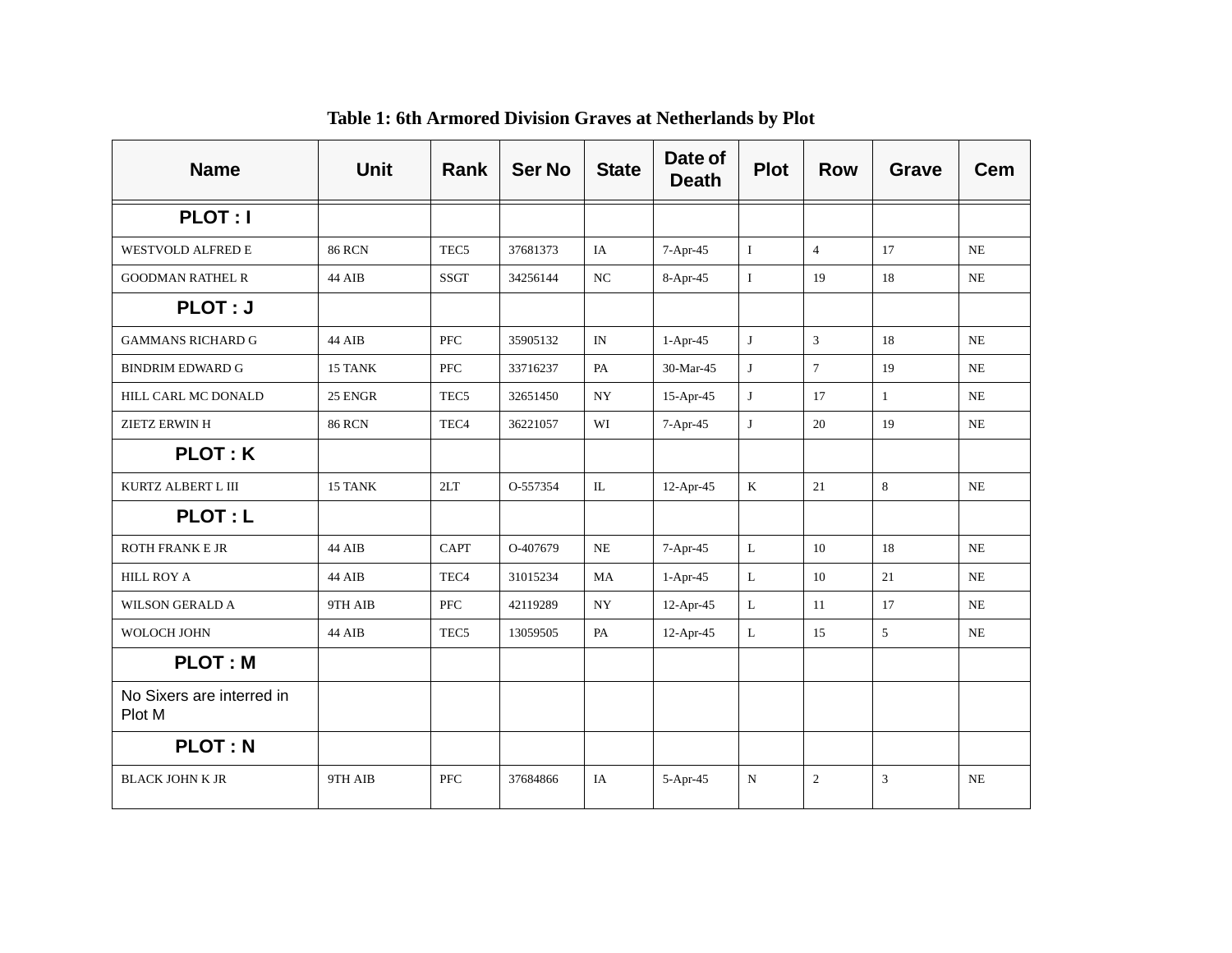| <b>Name</b>                | <b>Unit</b> | Rank             | <b>Ser No</b> | <b>State</b> | Date of<br><b>Death</b> | <b>Plot</b>  | <b>Row</b>     | <b>Grave</b>   | <b>Cem</b> |
|----------------------------|-------------|------------------|---------------|--------------|-------------------------|--------------|----------------|----------------|------------|
| <b>PLOT: O</b>             |             |                  |               |              |                         |              |                |                |            |
| <b>SKUBE STEVE G</b>       | 9TH AIB     | <b>PVT</b>       | 37578048      | MN           | $16$ -Apr-45            | $\mathbf{O}$ | $\overline{c}$ | 9              | <b>NE</b>  |
| ROCCO PHILIP J             | 68 TANK     | SSGT             | 14027638      | FL           | 7-Apr-45                | $\mathbf{O}$ | 12             | $\overline{c}$ | <b>NE</b>  |
| <b>GREATHOUSE HAROLD A</b> | 44 AIB      | PFC              | 35088105      | OH           | $1-Apr-45$              | $\Omega$     | 14             | 16             | <b>NE</b>  |
| <b>PLOT: P</b>             |             |                  |               |              |                         |              |                |                |            |
| PARK ROBERT P              | 44 AIB      | <b>CPL</b>       | 11116242      | MA           | $12$ -Apr-45            | $\mathbf{P}$ | $\overline{4}$ | 10             | <b>NE</b>  |
| <b>MCALPINE ROBERT B</b>   | 50 AIB      | <b>PFC</b>       | 38687403      | <b>TX</b>    | $7-Apr-45$              | $\mathbf{P}$ | $\overline{7}$ | 3              | <b>NE</b>  |
| NEWMAN FREEMAN M           | 603 TD      | <b>PVT</b>       | 36634133      | IN           | $15$ -Apr-45            | $\mathbf{P}$ | 13             | $\overline{c}$ | <b>NE</b>  |
| <b>CHILDRESS ROBERT L</b>  | 603 TD      | TEC <sub>4</sub> | 20423288      | FL           | 18-Apr-45               | P            | 19             | 17             | <b>NE</b>  |

**Table 1: 6th Armored Division Graves at Netherlands by Plot**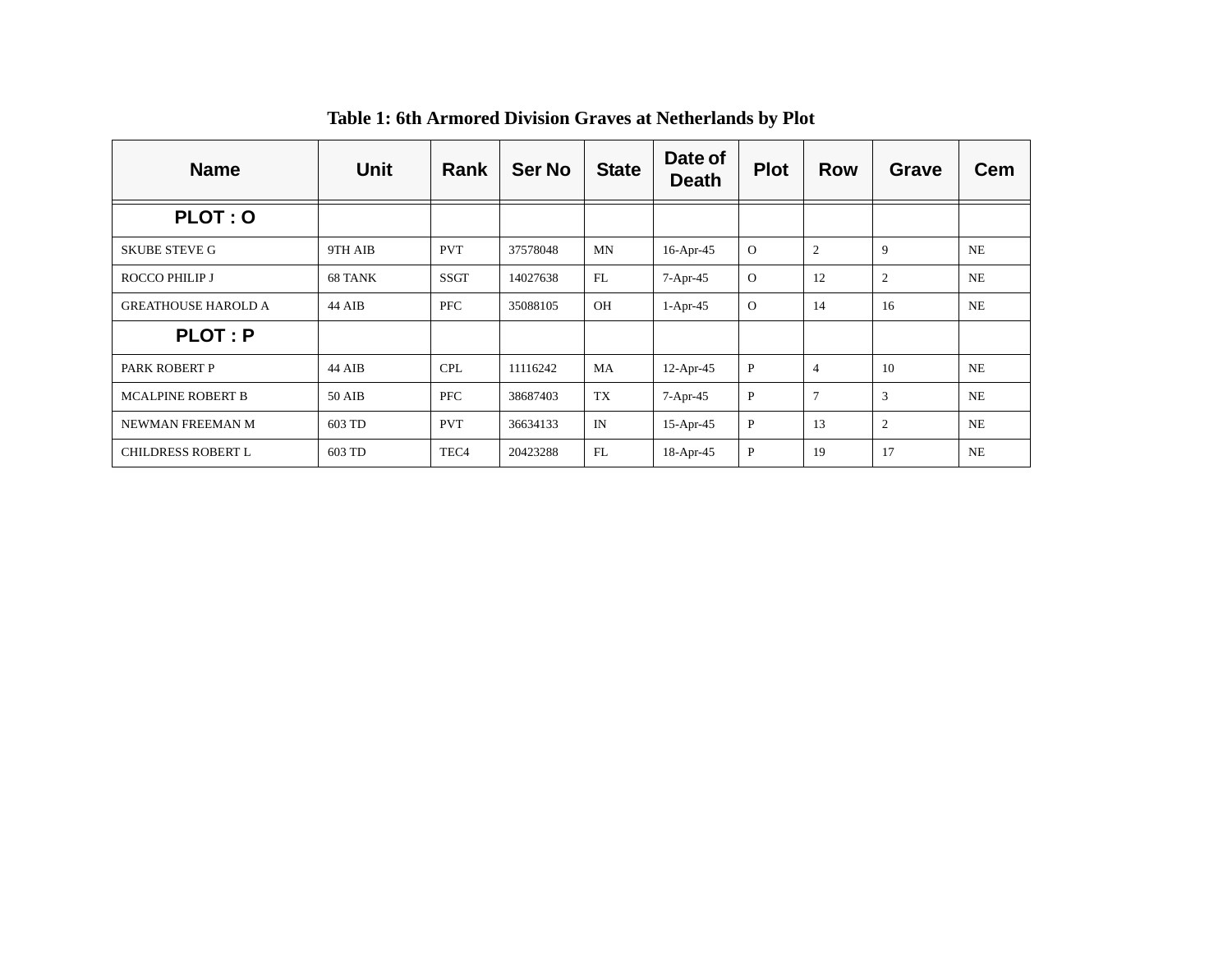| <b>Name</b>              | <b>Unit</b>    | Rank             | <b>Ser No</b> | <b>State</b> | Date of<br><b>Death</b> | <b>Plot</b>  | <b>Row</b>     | <b>Grave</b>   | <b>Cem</b> |
|--------------------------|----------------|------------------|---------------|--------------|-------------------------|--------------|----------------|----------------|------------|
|                          |                |                  |               |              |                         |              |                |                |            |
| <b>MP PLAT:</b>          |                |                  |               |              |                         |              |                |                |            |
| <b>HALE LUTHER D</b>     | <b>MP PLAT</b> | <b>PFC</b>       | 38403658      | OK           | 22-Jun-45               | $\mathbf{F}$ | 17             | 21             | <b>NE</b>  |
| <b>86 CAV RECON:</b>     |                |                  |               |              |                         |              |                |                |            |
| <b>HOLBERT PAUL M</b>    | <b>86 RCN</b>  | <b>PFC</b>       | 35072633      | <b>OH</b>    | $1-Apr-45$              | H            | $\sqrt{5}$     | 21             | <b>NE</b>  |
| <b>KAHLER GEORGE J</b>   | <b>86 RCN</b>  | TEC <sub>5</sub> | 35568757      | IN           | 18-Apr-45               | B            | $\mathbf{Q}$   | 20             | NE         |
| WESTVOLD ALFRED E        | <b>86 RCN</b>  | TEC <sub>5</sub> | 37681373      | IA           | 7-Apr-45                | $\bf{I}$     | $\overline{4}$ | 17             | NE         |
| <b>ZIETZ ERWIN H</b>     | <b>86 RCN</b>  | TEC <sub>4</sub> | 36221057      | WI           | 7-Apr-45                | J            | 20             | 19             | NE         |
| <b>15 TANK:</b>          |                |                  |               |              |                         |              |                |                |            |
| <b>BINDRIM EDWARD G</b>  | 15 TANK        | <b>PFC</b>       | 33716237      | PA           | 30-Mar-45               | J            | $\overline{7}$ | 19             | <b>NE</b>  |
| KURTZ ALBERT L III       | 15 TANK        | 2LT              | O-557354      | $\mathbb{L}$ | 12-Apr-45               | K            | 21             | 8              | NE         |
| <b>68 TANK:</b>          |                |                  |               |              |                         |              |                |                |            |
| <b>BUSBY WILLIAM G</b>   | 68 TANK        | <b>PVT</b>       | 34979043      | <b>GA</b>    | 31-Mar-45               | H            | 9              | 16             | <b>NE</b>  |
| <b>CARRIKER THOMAS O</b> | 68 TANK        | <b>PVT</b>       | 38562250      | TX           | 30-Mar-45               | H            | 13             | 9              | NE         |
| <b>KERNAN THOMAS M</b>   | 68 TANK        | TEC <sub>4</sub> | 32028988      | NY           | $12$ -Apr-45            | B            | $\overline{2}$ | 3              | NE         |
| ROCCO PHILIP J           | 68 TANK        | <b>SSGT</b>      | 14027638      | FL           | $7-Apr-45$              | $\mathbf{O}$ | 12             | $\overline{2}$ | NE         |
| <b>STARK GEORGE E</b>    | 68 TANK        | <b>PVT</b>       | 36948933      | IL           | $14$ -Apr-45            | ${\rm D}$    | 11             | 31             | NE         |
| YADLOSKY WALTER          | 68 TANK        | <b>SSGT</b>      | 33013806      | PA           | $2-Apr-45$              | ${\bf C}$    | 12             | 25             | NE         |
| 69 TANK:                 |                |                  |               |              |                         |              |                |                |            |
| <b>SMITH PHILLIP</b>     | 69 TANK        | <b>PFC</b>       | 35351556      | IN           | 20-Apr-45               | B            | 20             | 29             | <b>NE</b>  |

**Table 2: 6th Armored Division Graves at Netherlands by Unit**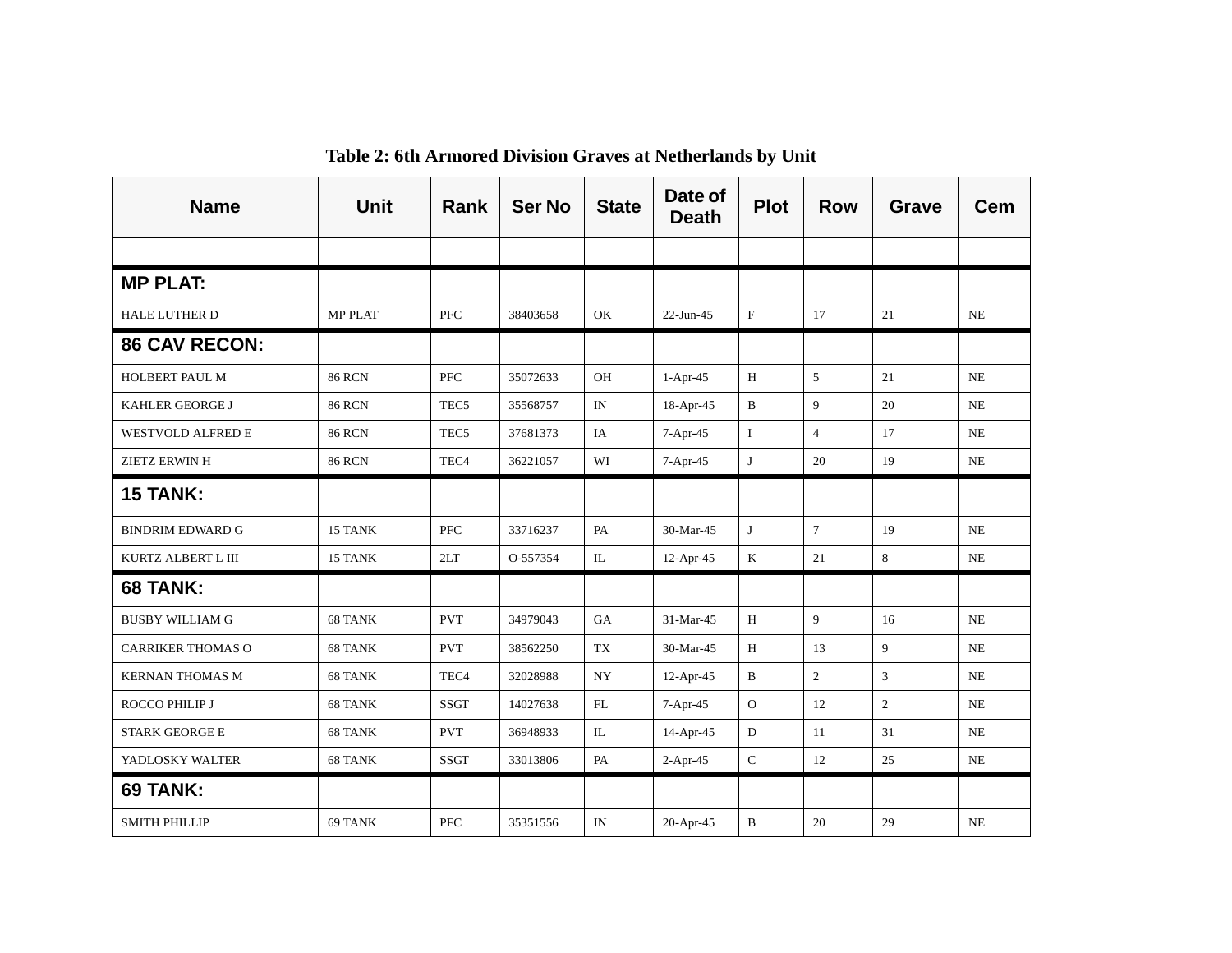| <b>Name</b>                 | <b>Unit</b> | Rank             | <b>Ser No</b> | <b>State</b> | Date of<br><b>Death</b> | <b>Plot</b>  | <b>Row</b>     | Grave          | Cem       |
|-----------------------------|-------------|------------------|---------------|--------------|-------------------------|--------------|----------------|----------------|-----------|
| <b>9 AIB:</b>               |             |                  |               |              |                         |              |                |                |           |
| <b>BLACK JOHN K JR</b>      | 9TH AIB     | <b>PFC</b>       | 37684866      | IA           | $5-Apr-45$              | N            | $\overline{2}$ | $\mathbf{3}$   | NE        |
| <b>MORRIS RICHARD E</b>     | 9TH AIB     | SGT              | 39051527      | CA           | $16$ -Apr-45            | B            | 5              | $\mathbf{1}$   | NE        |
| O'LEARY ARTHUR P JR         | 9TH AIB     | <b>PFC</b>       | 36736198      | IL           | $1-Apr-45$              | Н            | 13             | 6              | NE        |
| <b>SKUBE STEVE G</b>        | 9TH AIB     | <b>PVT</b>       | 37578048      | MN           | $16$ -Apr-45            | ${\rm O}$    | $\overline{c}$ | $\overline{9}$ | NE        |
| <b>WILSON GERALD A</b>      | 9TH AIB     | PFC              | 42119289      | NY           | $12-Apr-45$             | $\mathbf{L}$ | 11             | 17             | NE        |
| <b>44 AIB:</b>              |             |                  |               |              |                         |              |                |                |           |
| <b>BRODBECK ALVIN A</b>     | 44 AIB      | <b>PFC</b>       | 35815523      | KY           | $13-Apr-45$             | $\mathsf C$  | 18             | 5              | NE        |
| <b>BURNS ROBERT W</b>       | 44 AIB      | TEC <sub>4</sub> | 37016093      | MO           | $12-Apr-45$             | B            | 12             | 17             | NE        |
| <b>GAMMANS RICHARD G</b>    | 44 AIB      | PFC              | 35905132      | IN           | $1-Apr-45$              | J            | 3              | 18             | NE        |
| <b>GOODMAN RATHEL R</b>     | 44 AIB      | <b>SSGT</b>      | 34256144      | NC           | $8-Apr-45$              | $\bf{I}$     | 19             | 18             | NE        |
| <b>GREATHOUSE HAROLD A</b>  | 44 AIB      | <b>PFC</b>       | 35088105      | OH           | $1-Apr-45$              | $\mathbf O$  | 14             | 16             | NE        |
| <b>HILL ROY A</b>           | 44 AIB      | TEC <sub>4</sub> | 31015234      | MA           | $1-Apr-45$              | $\mathbf{L}$ | 10             | 21             | NE        |
| <b>HOLLIDAY DANIEL D JR</b> | 44 AIB      | <b>SSGT</b>      | 20459094      | LA           | $15$ -Apr-45            | A            | 6              | 29             | NE        |
| PARK ROBERT P               | 44 AIB      | <b>CPL</b>       | 11116242      | MA           | $12-Apr-45$             | $\mathbf{P}$ | $\overline{4}$ | 10             | NE        |
| <b>ROSE CHARLEY T</b>       | 44 AIB      | <b>PFC</b>       | 37748534      | <b>MO</b>    | $8-Apr-45$              | H            | 15             | 16             | <b>NE</b> |
| <b>ROTH FRANK E JR</b>      | 44 AIB      | CAPT             | O-407679      | NE           | $7-Apr-45$              | L            | 10             | 18             | <b>NE</b> |
| <b>RUTTER JOHN R</b>        | 44 AIB      | <b>SSGT</b>      | 35601235      | OH           | $14$ -Apr-45            | A            | 6              | 28             | <b>NE</b> |
| WOLOCH JOHN                 | 44 AIB      | TEC <sub>5</sub> | 13059505      | PA           | $12-Apr-45$             | L            | 15             | 5              | NE        |
| WYNNE ROBERT V              | 44 AIB      | <b>PFC</b>       | 18233174      | TX           | $4-Apr-45$              | B            | $\overline{c}$ | 6              | NE        |
| <b>50 AIB:</b>              |             |                  |               |              |                         |              |                |                |           |
| <b>MCALPINE ROBERT B</b>    | 50 AIB      | <b>PFC</b>       | 38687403      | TX           | $7-Apr-45$              | $\mathbf P$  | $\tau$         | 3              | NE        |

**Table 2: 6th Armored Division Graves at Netherlands by Unit**